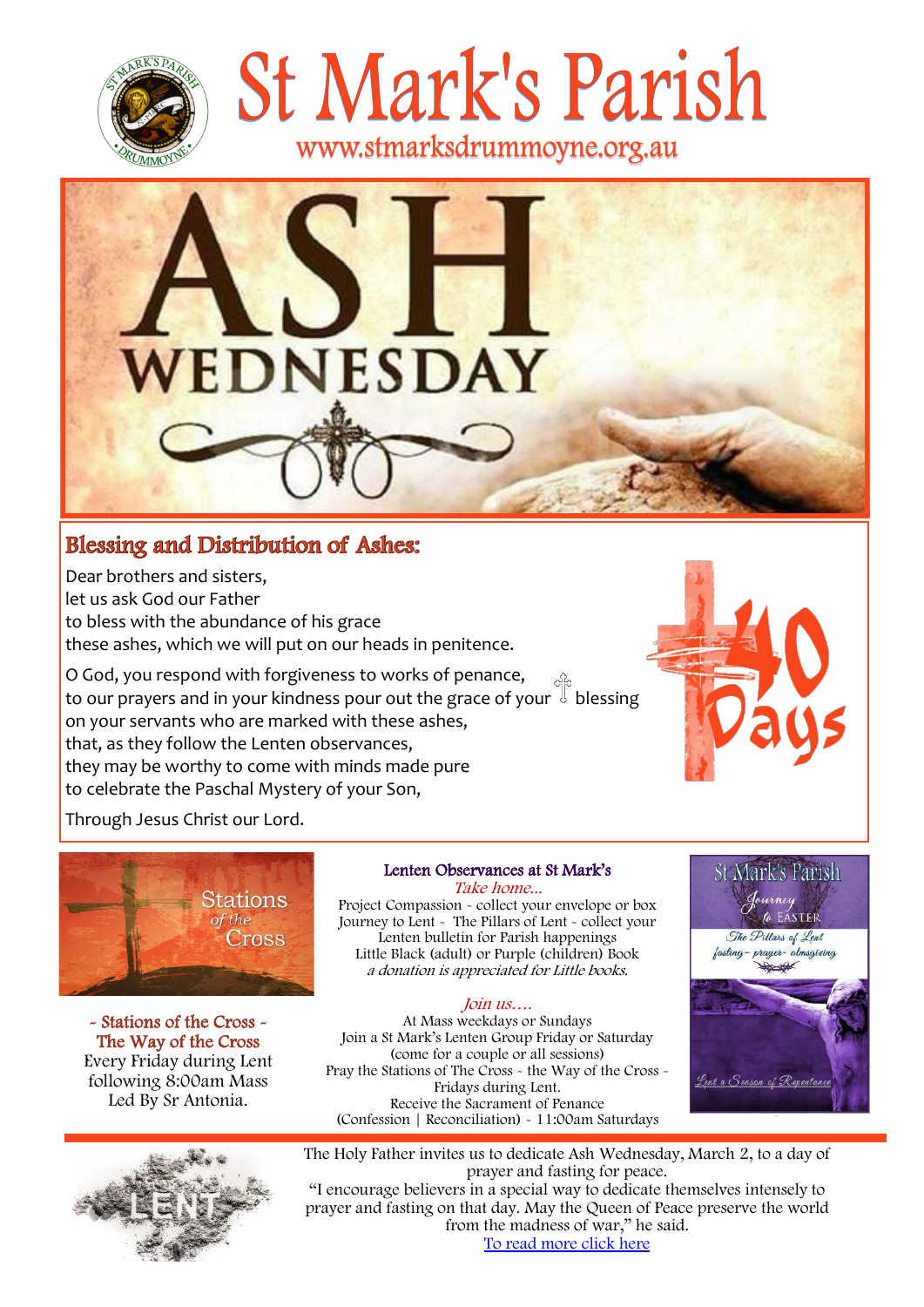## **ASH WEDNESDAY**

## Entrance Antiphon: Wis 11:24,25,27

℞ You are merciful to all, O Lord, and despise nothing that you have made. You overlook people's sins, to bring them to repentance, and you spare them, for you are the Lord our God.

## First Reading Jb 7:1-4. 6-7

A reading from the book of Joel Rend your hearts and not your clothing.

"Even now," says the Lord, "return to me with all your heart, with fasting, with weeping, and with mourning; rend your hearts and not your clothing.

"Return to the Lord, your God, for he is gracious and merciful, slow to anger, and abounding in steadfast love, and relents from punishing."

Who knows whether the Lord will not turn and relent, and leave a blessing behind him: a grain offering and a drink offering to be presented to the Lord, your God? Blow the trumpet in Zion; sanctify a fast; call a solemn assembly; gather the people. Sanctify the congregation; assemble the aged; gather the children, even infants at the breast. Let the bridegroom leave his room, and the bride her canopy. Between the vestibule and the altar let the priests, the ministers of the Lord, weep. Let them say, "Spare your people, O Lord, and do not make your heritage a mockery, a byword among the nations. Why should it be said among the peoples, 'Where is their God?'" Then the Lord became jealous for his land, and had pity on his people.

## Responsorial Psalm: Ps 51.1-2, 3-4a, 10-11, 12+15 (R.1a+4a) R Be merciful, O Lord, for we have sinned.

V1: Have mercy on me, O God, according to your steadfast love; according to your abundant mercy blot out my transgressions. Wash me thoroughly from my iniquity, and cleanse me from my sin.  $\bf{R}$ 

V2: For I know my transgressions, and my sin is ever before me. Against you, you alone, have I sinned, and done what is evil in your sight.  $\bf R$ 

V3: Create in me a clean heart, O God, and put a new and right spirit within me. Do not cast me away from your presence, and do not take your holy spirit from me.  $\bf{R}$ 

V4: Restore to me the joy of your salvation, and sustain in me a willing spirit. O Lord, open my lips, and my mouth will declare your praise. R

Second Reading: 2 Corinthians 5.20 - 6.2

A reading from the second letter of St Paul to the Corinthians Be reconciled to God, for now is the acceptable time.

We are ambassadors for Christ, since God is making his appeal through us; we entreat you on behalf of Christ, be reconciled to God.

For our sake God made Christ to be sin who knew no sin, so that in Christ we might become the righteousness of God.

As we work together with him, we urge you also, not to accept the grace of God in vain.

For the Lord says, "At an acceptable time I have listened to you, and on a day of salvation I have helped you." See, now is the acceptable time; see, now is the day of salvation!

## **ASH WEDNESDAY**

## Gospel Acclamation Psalm 95.7-8

If today you hear God's voice, harden not your hearts.

**Gospel:** Matthew 6.1-6, 16-18 A reading from the holy Gospel according to Matthew. Your Father, who sees all that is done in secret, will reward you. Jesus said to the disciples,

"Beware of practising your piety before others in order to be seen by them; for then you have no reward from your Father in heaven.

"So whenever you give alms, do not sound a trumpet before you, as the hypocrites do in the synagogues and in the streets, so that they may be praised by others. Truly I tell you, they have received their reward. But when you give alms, do not let your left hand know what your right hand is doing, so that your alms may be done in secret; and your Father who sees in secret will reward you.

"And whenever you pray, do not be like the hypocrites; for they love to stand and pray in the synagogues and at the street corners, so that they may be seen by others. Truly I tell you, they have received their reward. But whenever you pray, go into your room and shut the door and pray to your Father who is in secret; and your Father who sees in secret will reward you.

"And whenever you fast, do not look dismal, like the hypocrites, for they disfigure their faces so as to show others that they are fasting. Truly I tell you, they have received their reward. But when you fast, put oil on your head and wash your face, so that your fasting may be seen not by others but by your Father who is in secret; and your Father who sees in secret will reward you."

## Communion Antiphon: Cf. Ps 1:2-3

℞ He who ponders the law of the Lord day and night will yield fruit in due season.

## "He fasted for forty da and forty nights

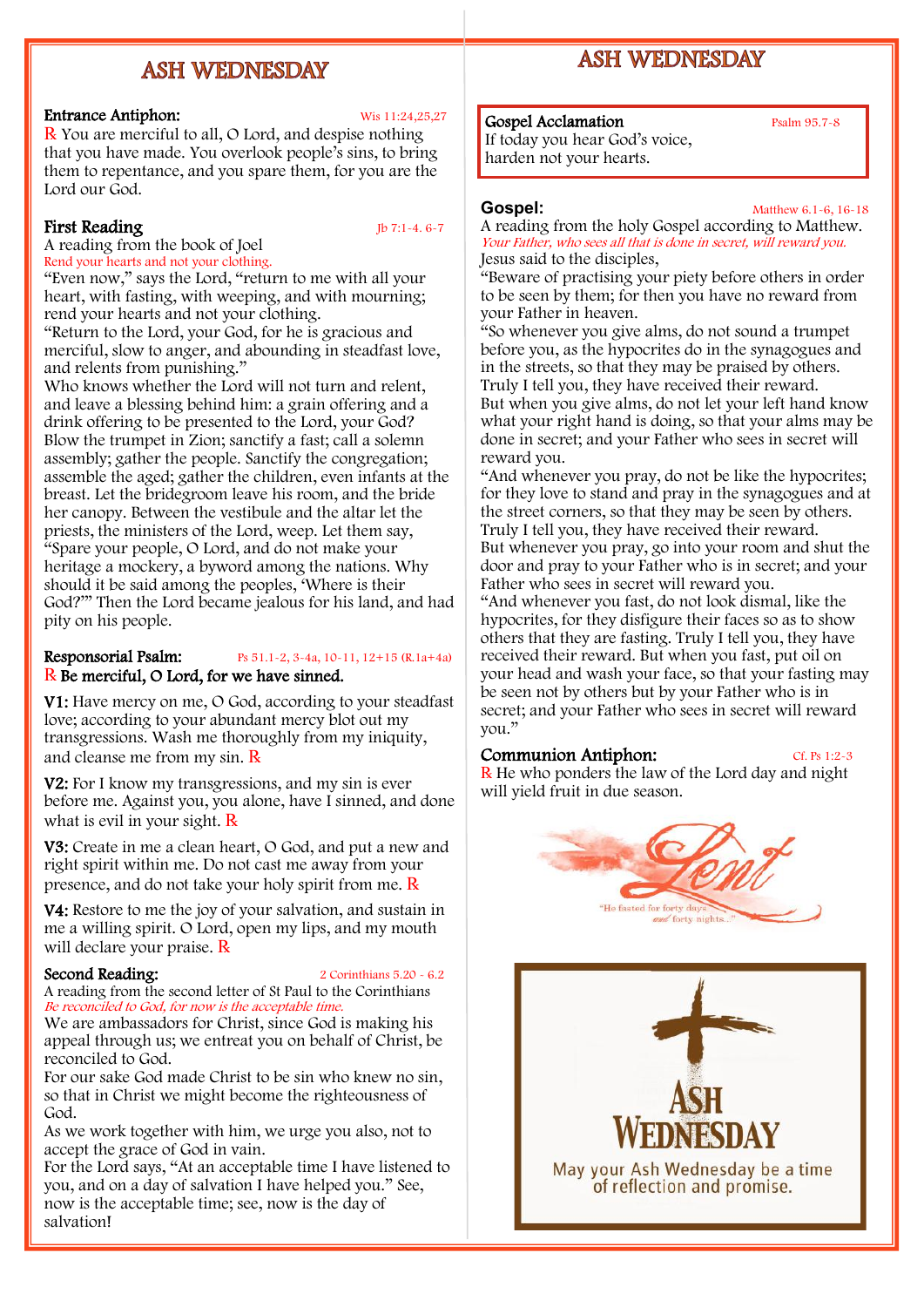## The Living Word

## **ASH WEDNESDAY**

## Gospel Reflection

Almsgiving, prayer and fasting were the hallmarks of a faithful Jew at the time of Jesus. They could be regarded as 'pillars' of the Jewish faith. In fact, in the Old Testament, the Hebrew word for 'almsgiving' (charitable giving) was the same as the word for 'righteous' – to give alms was to be righteous and to be righteous was to give alms. These three pillars were essential elements of the practice of one's faith. However, as Jesus warns in this passage, these same practices also presented opportunities to draw attention to yourself and 'big note' yourself in the eyes of others. Jesus criticises the 'hypocrites' who parade themselves in front of others when supposedly doing good works or practising these three pillars of faith. 'Hypocrite' is a Greek word that effectively means 'actor'. So when someone is being a hypocrite they are only acting a part – pretending to be prayerful or pious for the purpose of impressing others. The repetitive structure of the passage is an intentional device to stress the importance of what is being said. It is actually an ancient technique used by story tellers. (It's like the repetitive pattern often used in telling jokes!) The pattern is: don't be like the hypocrites; they've had their reward; act in a way that is simply between yourself and God. Sometimes in Lent the emphasis is too rigorously placed on the observable actions of almsgiving, prayer and fasting. Whilst these actions are important, it is actually the purpose behind these actions that is more important than the actions themselves: focusing our attention on our relationship with God. Almsgiving, prayer and fasting help us take the focus off ourselves and turn our focus to God.

Historical Context – The mark of the cross

The tradition of marking the forehead with ash on Ash Wednesday can be traced back to the ancient Jewish action of dusting oneself with ash as a sign of repentance and mourning for wrongful actions. It was a public declaration of the acknowledgement of the wrong and the commitment to turn one's life around and try not to make the same mistake again. It still remains a public declaration that during the period of Lent those who wear the cross of ash are going to attempt to turn around their lives and re-focus themselves more fully on God.

## Gospel Focus: 'Your Father'

Jesus repeatedly uses the phrase 'your Father' in this passage. In his own language, the word Jesus was using was the equivalent of 'daddy' or 'papa'. It reflects a very intimate and very child-like relationship with God. This was a challenging new way of imaging God for the people of the 1st Century. Jesus' emphasis on the intimate, loving relationship between God and ourselves is highlighted by his use of 'your Father'. He doesn't say 'my Father'. That same intimate relationship is open to each and every one of us! We are God's children.

## Have you thought? – 'They have had their reward'

The gospel writer has Jesus repeatedly stating this seemingly dismissive fact. The word 'reward' had a very specific meaning in business – it meant 'paid in full' – and was often applied to purchase of a slave. In the passage, Jesus is effectively saying, their account has been settled; their fate has been determined. Because they choose to twist religious practices to their own benefit they have sealed their fate – that is their reward! Their 'reward' can only be changed by a dramatic change of heart; turning back to God and doing their works for God's sake, not their own.

## Questions for Adults

How do you think the disciples reacted to what Jesus said to them in this passage? How might you respond to those who cite this gospel passage as an argument against receiving the ashes on their forehead?

Where in your own life do you recognise elements of being like the hypocrites that Jesus criticises? How has your observance of Lent (almsgiving, prayer, fasting) changed over time? To what do you wish to commit yourself this Lenten season?